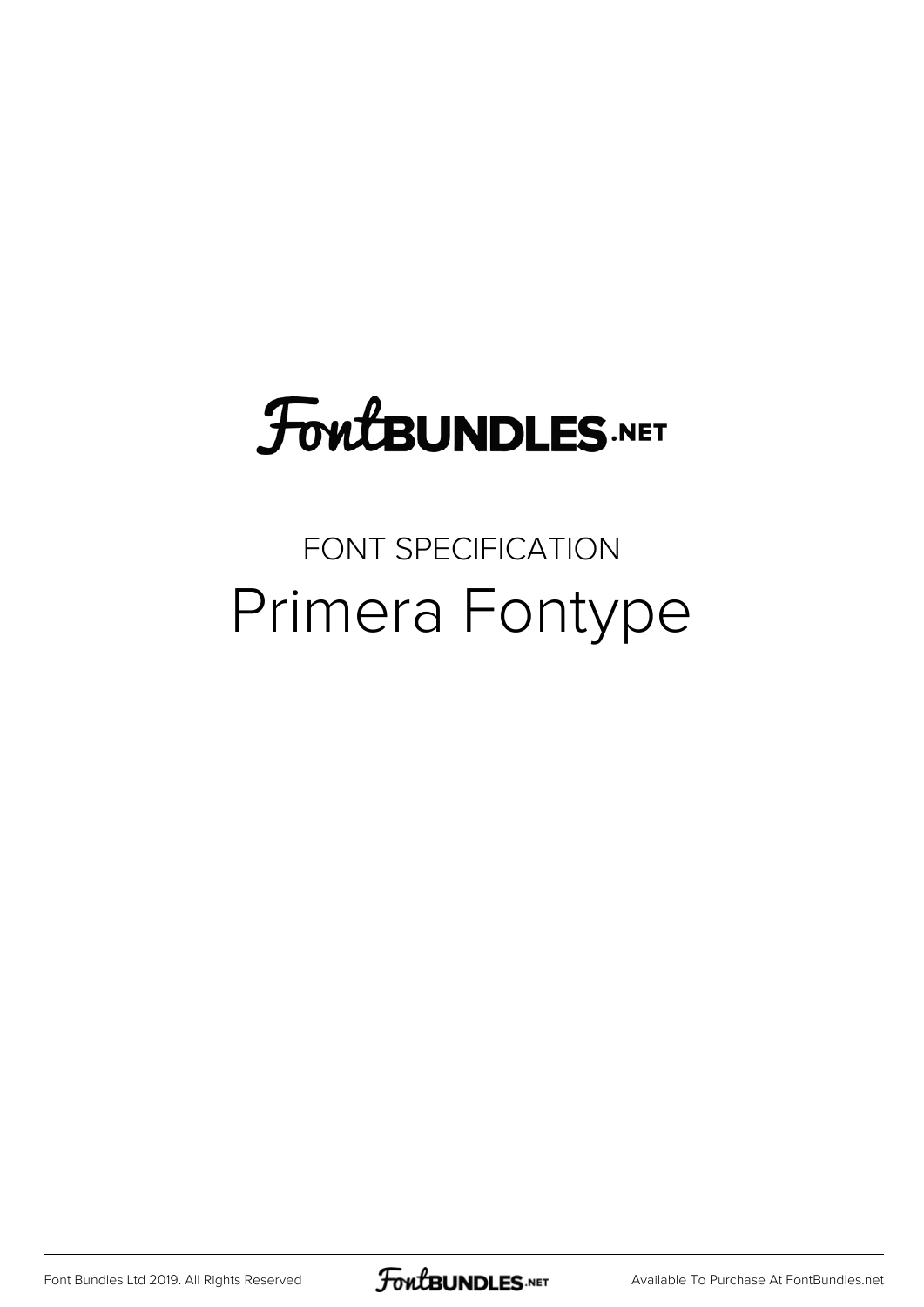### PRIMERA - Semi-bold-italic

**Uppercase Characters** 

## *ABCDEFGHIJKLMNOPORSTUV* WXYZ

Lowercase Characters

## ABCDEFGHIJKLMNOPORSTUVWXY Z

**Numbers** 

## 0123456789

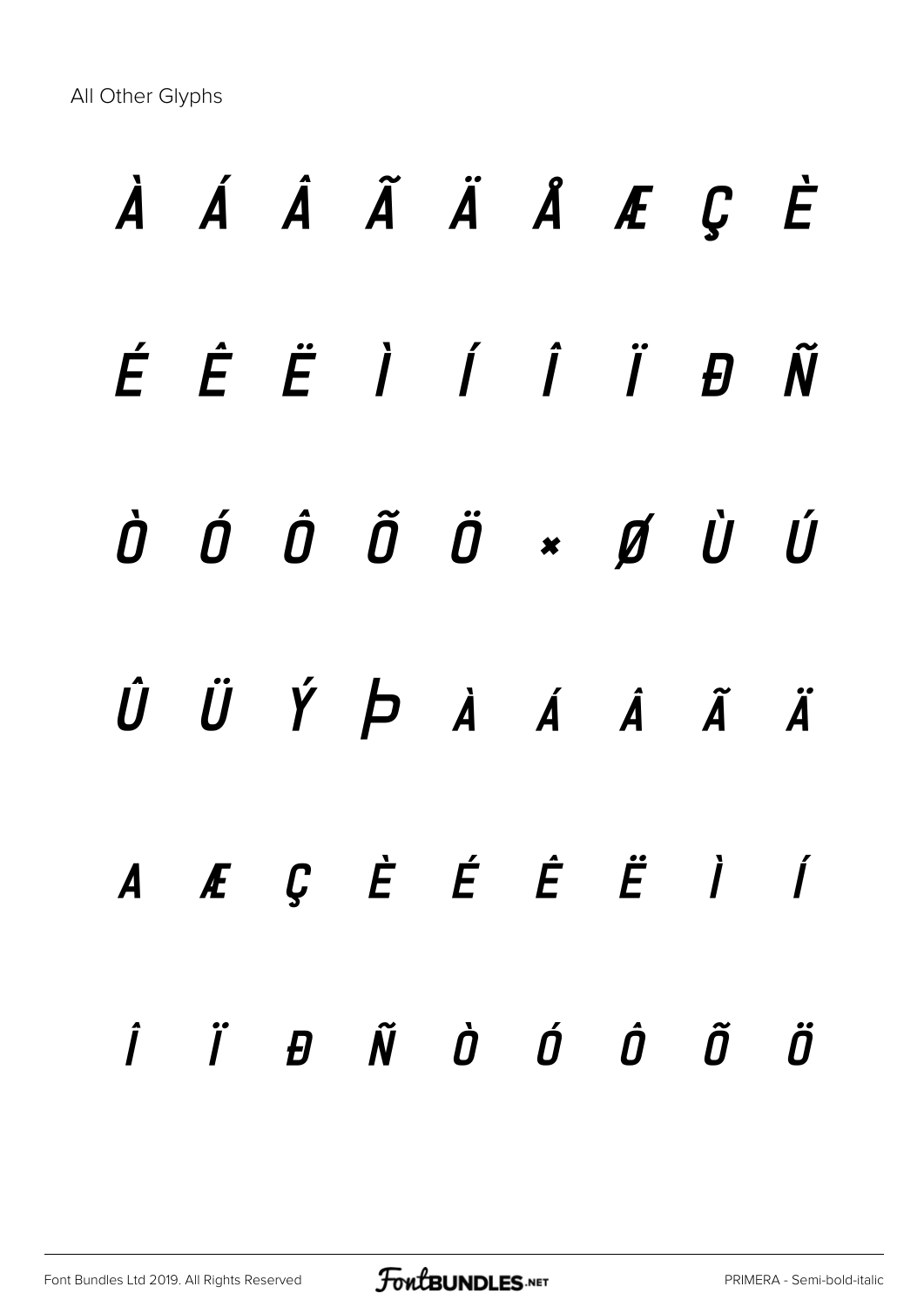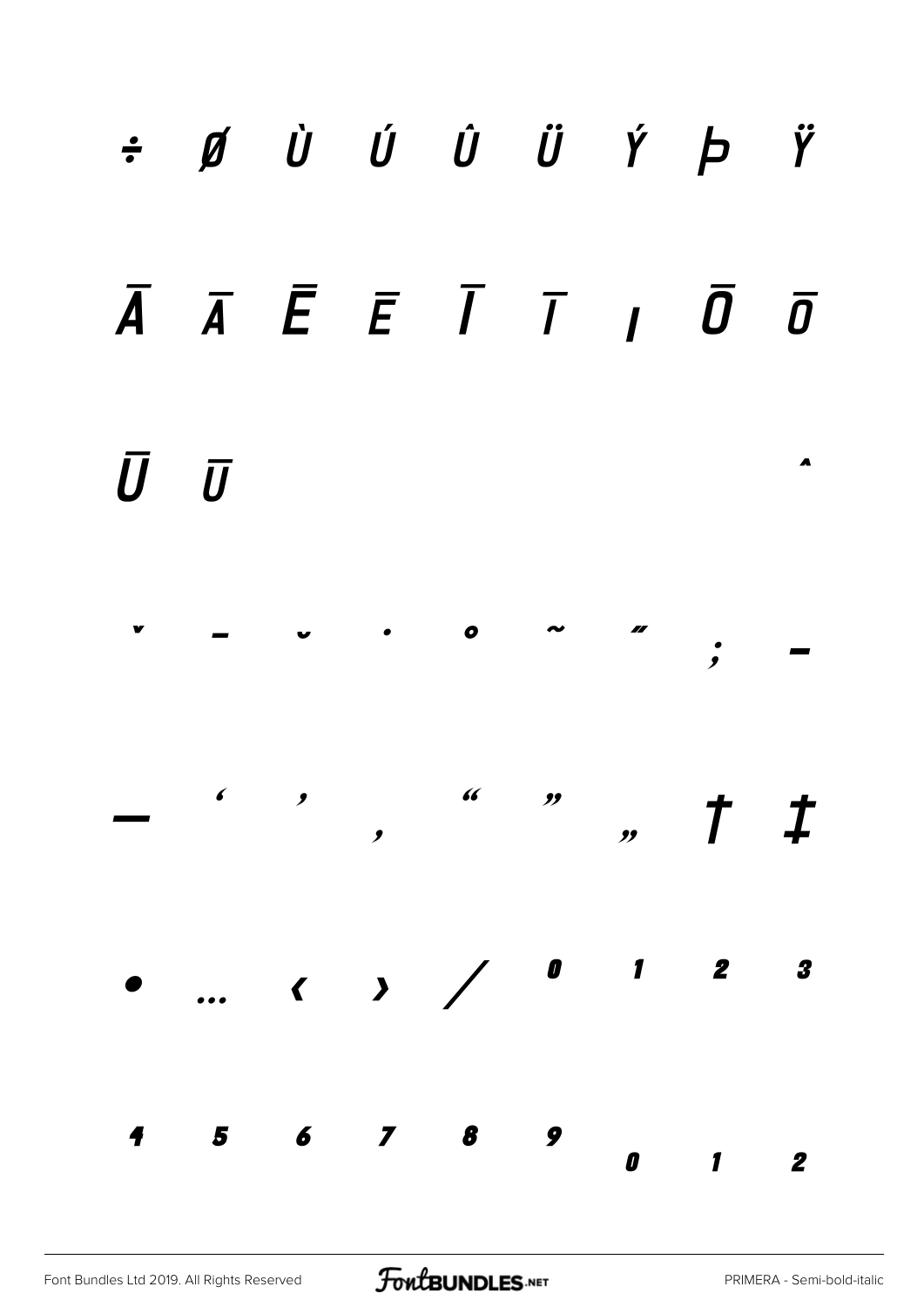| $\begin{array}{cccccccccccccc} 3 & 4 & 5 & 6 & 7 & 8 & 9 & \textit{F} & \textit{PTS} \end{array}$     |  |  |  |  |
|-------------------------------------------------------------------------------------------------------|--|--|--|--|
| Nº @ ™            /  /  /                                                                             |  |  |  |  |
| VII VIII IX X XI XII L C D                                                                            |  |  |  |  |
| M I II III IV V VI VII VIII                                                                           |  |  |  |  |
|                                                                                                       |  |  |  |  |
| $\leq$ $\geq$ $\Box$ $\Box$ $\vdash$ $\Box$ $\vdash$ $\Box$ $\bot$ $\bot$ $\bot$ $\bot$ $\bot$ $\bot$ |  |  |  |  |
|                                                                                                       |  |  |  |  |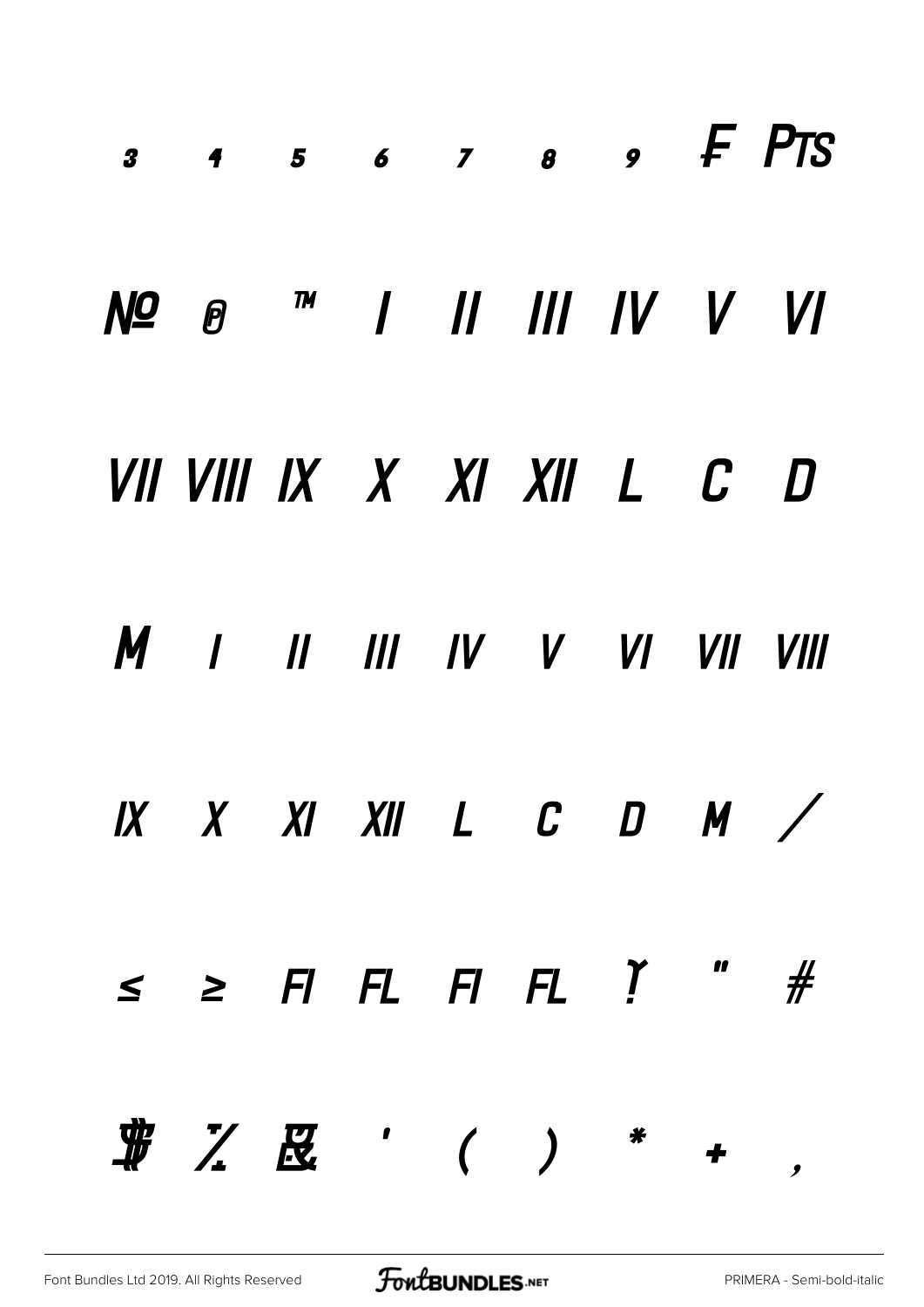|  |  | - . / <i>1 1 2 3 4 3</i>            |  |  |
|--|--|-------------------------------------|--|--|
|  |  | 5755: < <i>z</i>                    |  |  |
|  |  | ? @ 并 身 军 罗 ぞ 弄 蛋                   |  |  |
|  |  |                                     |  |  |
|  |  | <b>皮 灵 亨 〒 刍 V ※ 叉 9</b>            |  |  |
|  |  |                                     |  |  |
|  |  | 写 <i>B</i> T  A  T  H  f <i>f</i> K |  |  |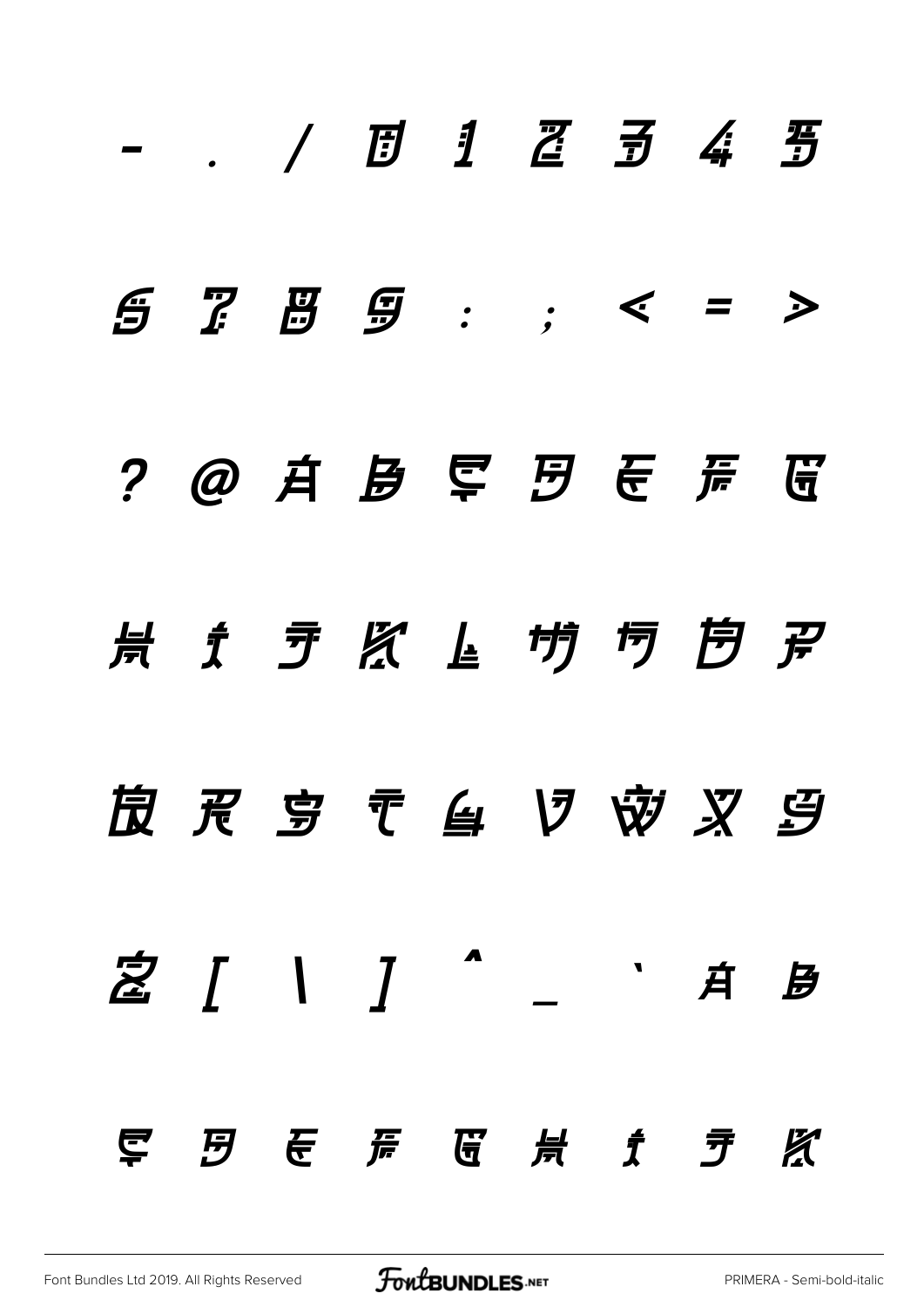## *L* **・ <sup>切</sup> <sup>b</sup>** *b**p* **<u>b</u> p b r b r g s t** *u v w x y z { | } ~*

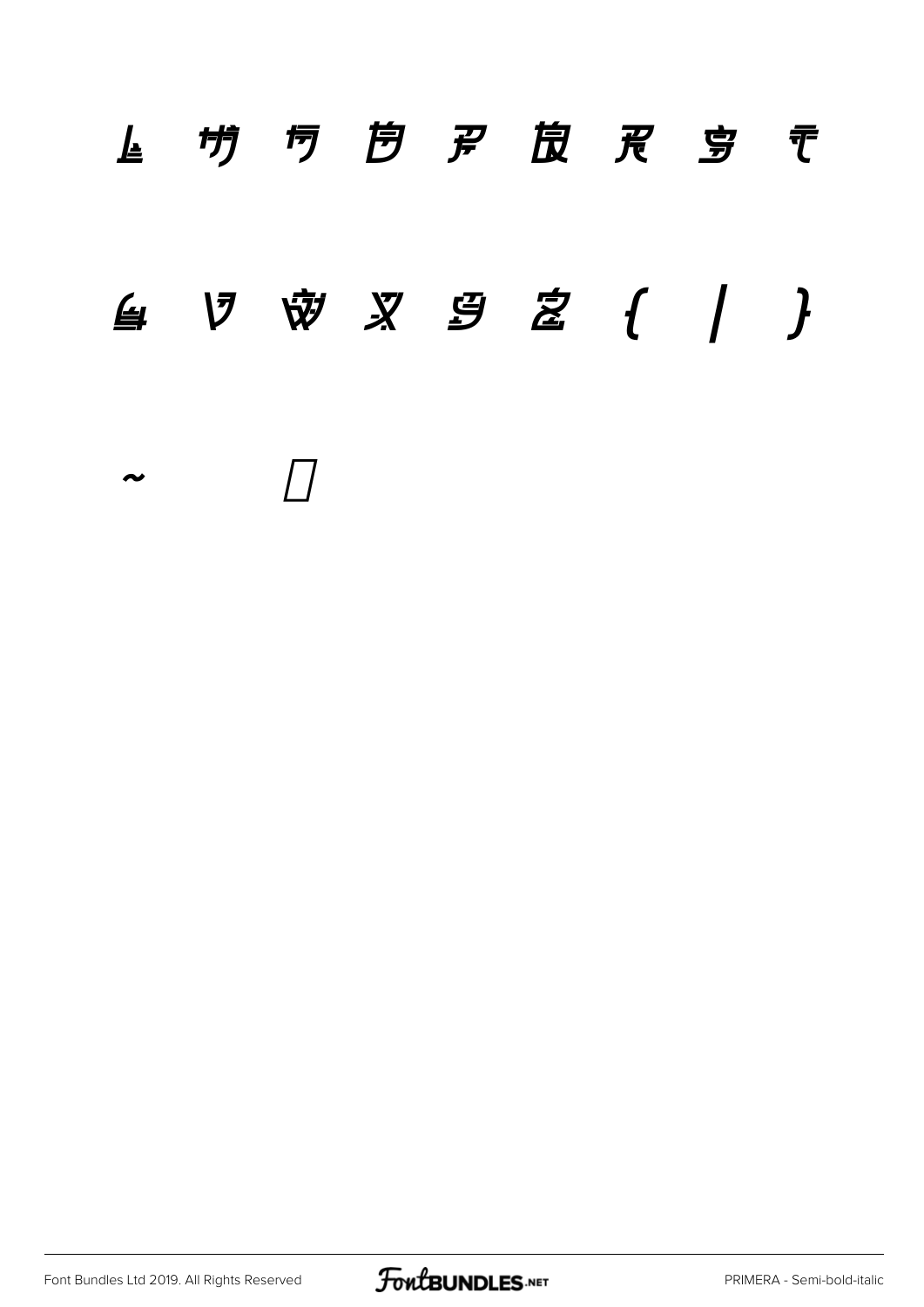### PRIMERA - Semi-bold

**Uppercase Characters** 

## ABCDEFGHIJKLMNOPORSTUV WXYZ

Lowercase Characters

## ABCDEFGHIJKLMNOPQRSTUVWXY  $\overline{L}$

**Numbers** 

## 0123456789

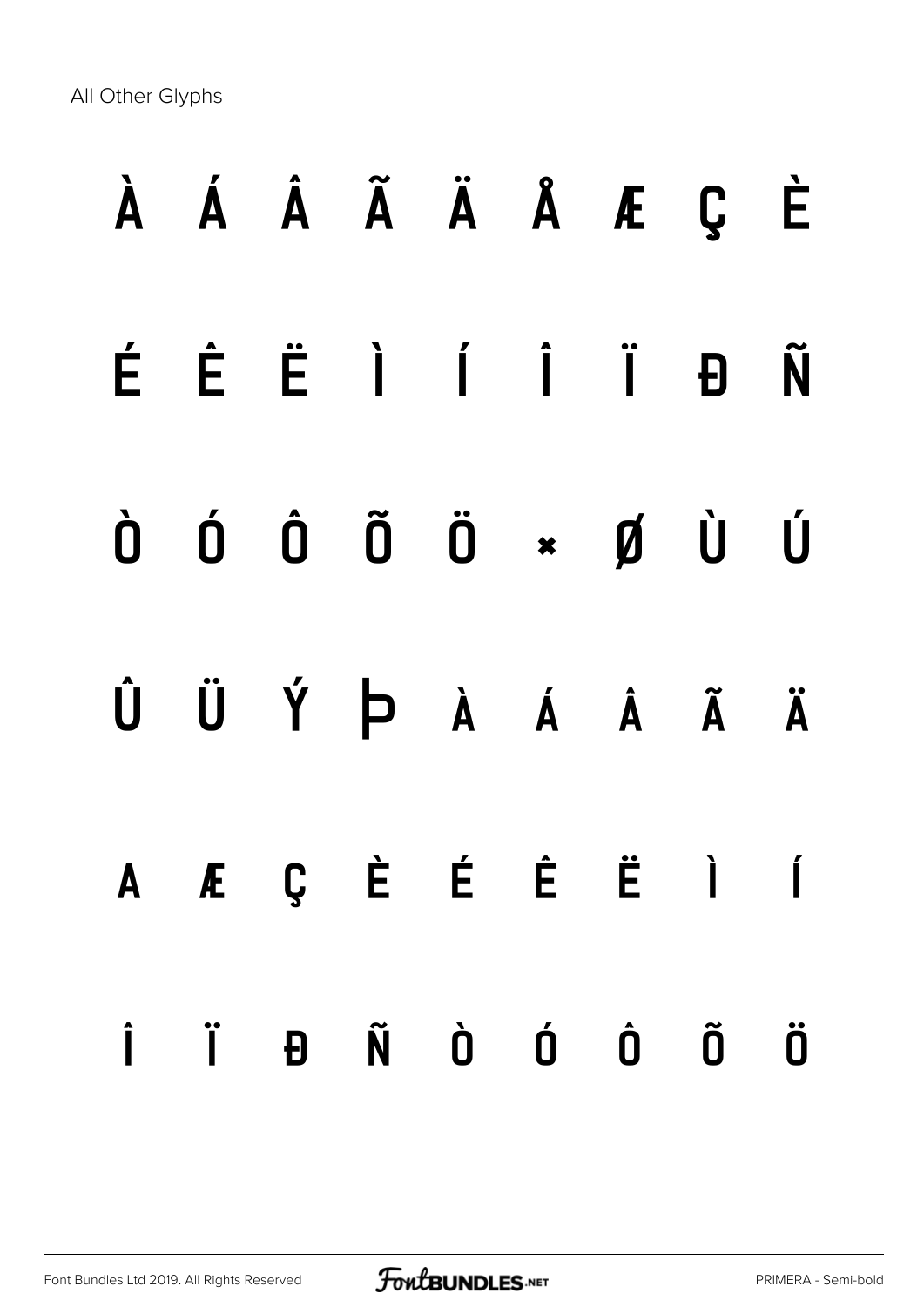## ÷ Ø Ù Ú Û Ü Ý Þ Ÿ

### $\overline{A} \quad \overline{A} \quad \overline{E} \quad \overline{E} \quad \overline{I} \quad \overline{I} \quad I \quad \overline{0}$  $\overline{\mathbf{0}}$

#### Ū U LJ LJ LJ NJ NJ **NJ**



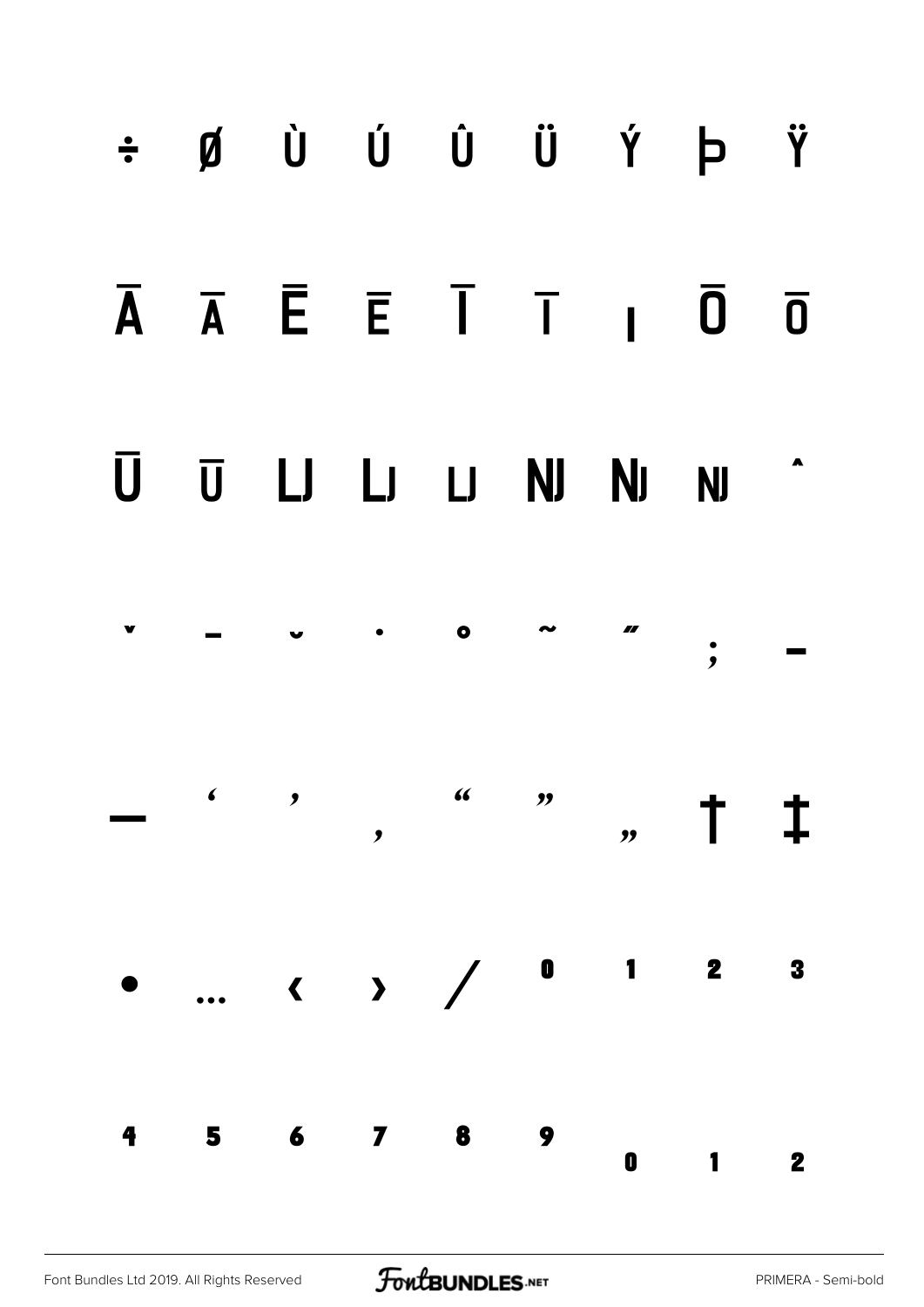| 3 4 5 6 7 8 9 F PTS                     |  |  |  |  |
|-----------------------------------------|--|--|--|--|
| Nº 0 ™ 1 II III IV V VI                 |  |  |  |  |
| VII VIII IX X XI XII L C D              |  |  |  |  |
| M I II III IV V VI VII VIII             |  |  |  |  |
| IX X XI XII L C D M /                   |  |  |  |  |
| $\leq$ $\geq$ FIFL FIFL $\check{1}$ " # |  |  |  |  |
|                                         |  |  |  |  |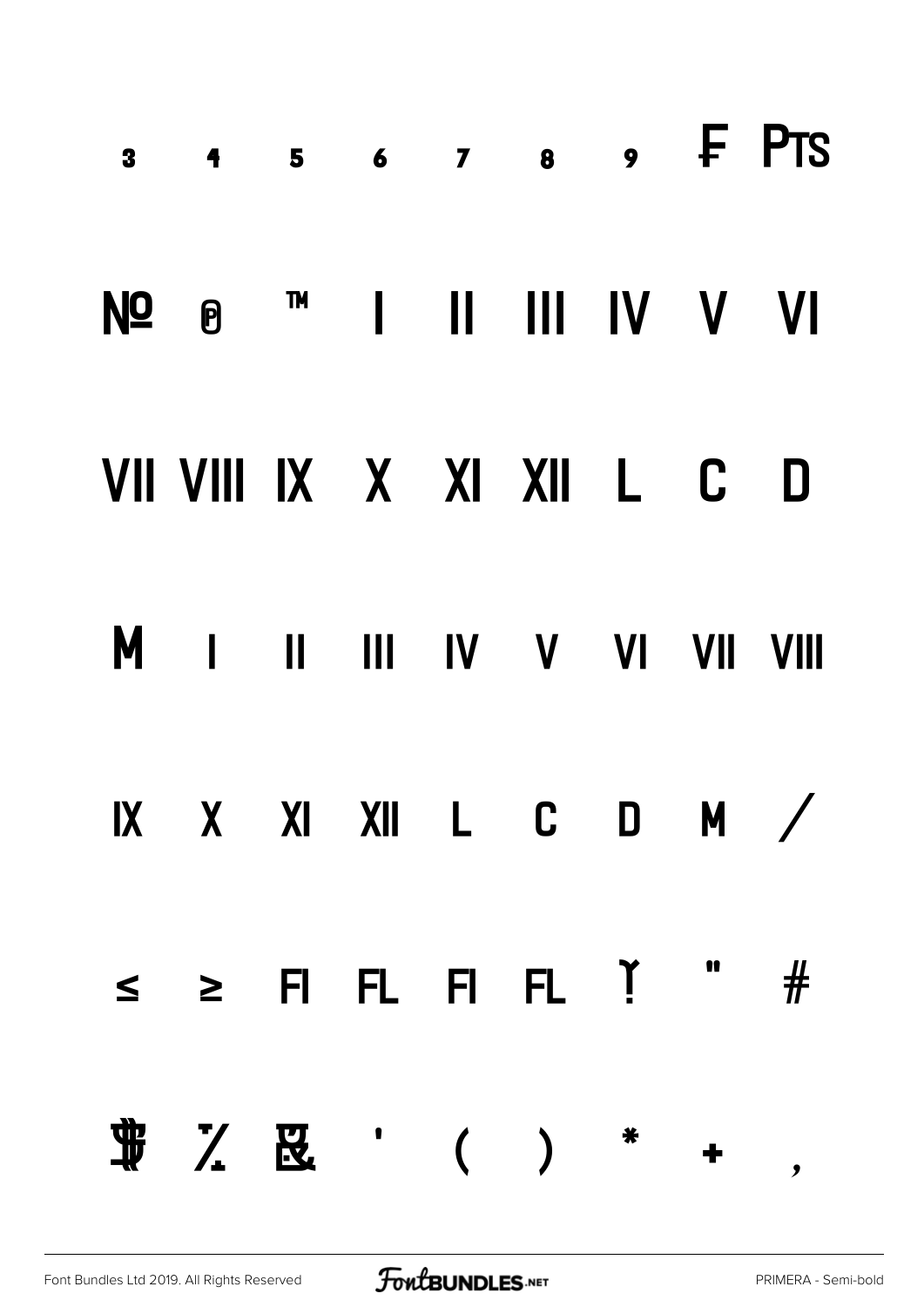|  |  | - . / 団 1 召 引 4 当          |  |   |
|--|--|----------------------------|--|---|
|  |  | $5759:; < = >$             |  |   |
|  |  | ? @ 真 是 晕 囝 長 黃 區          |  |   |
|  |  |                            |  |   |
|  |  |                            |  |   |
|  |  | 之 [ \ ] ^ _ ` A B          |  |   |
|  |  | <b>写 囝 U H U H f h h m</b> |  | Х |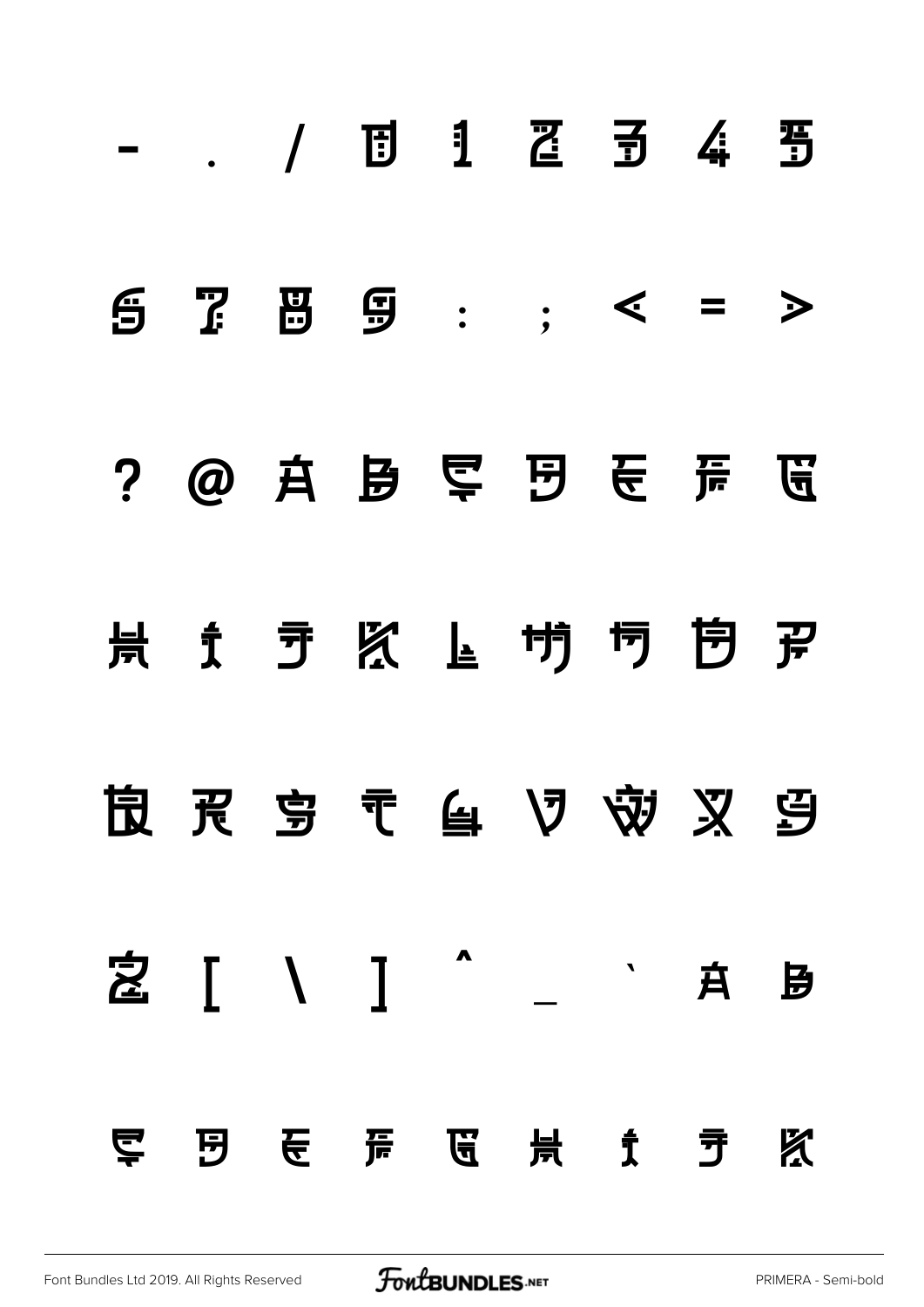## **l m n o p q r s t u v w x y z { | } ~**

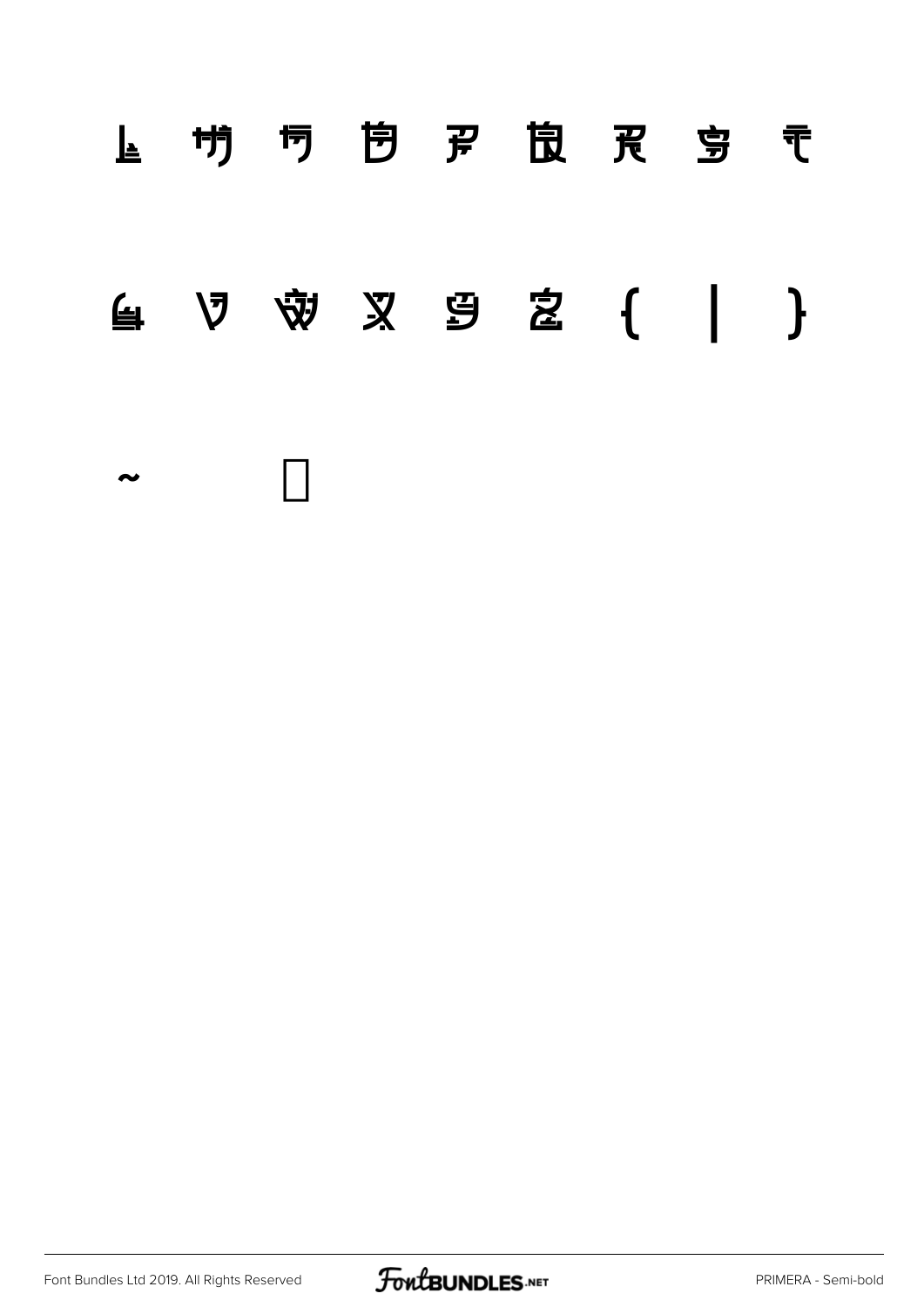### **PRIMERA - Italic**

**Uppercase Characters** 

## ABCDEFGHIJKLMNOPOR **STUVWXYZ**

Lowercase Characters

## ABCDEFGHIJKLMNOPORSTUV  $WXYZ$

**Numbers** 

### 0123456789

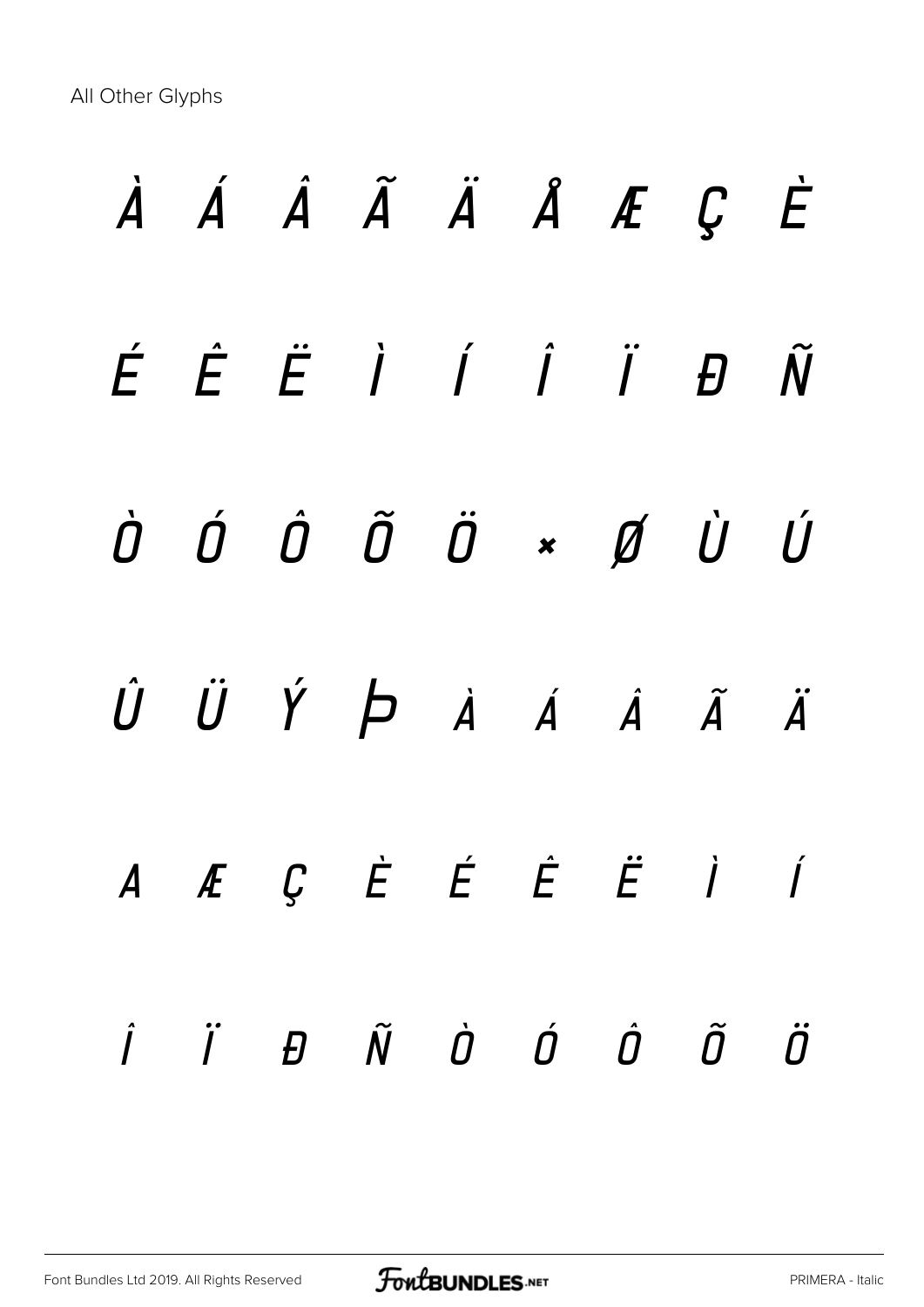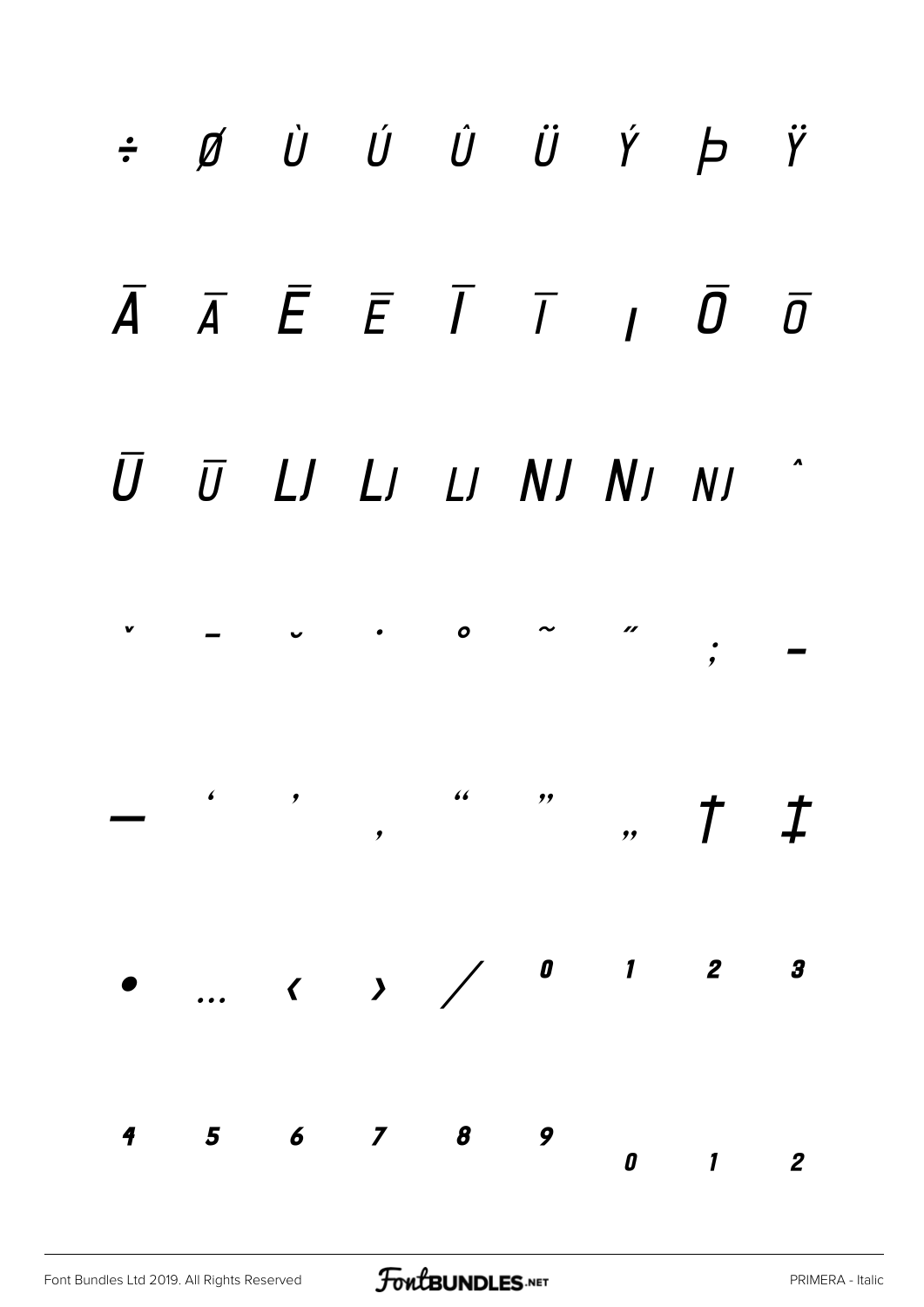| 3 4 5 6 7 8 9 F PTS                                                                                                                                                                                                                                                                                                                      |  |  |  |  |
|------------------------------------------------------------------------------------------------------------------------------------------------------------------------------------------------------------------------------------------------------------------------------------------------------------------------------------------|--|--|--|--|
| Nº <i>®</i> ™            /  /                                                                                                                                                                                                                                                                                                            |  |  |  |  |
| VII VIII IX X XI XII L C D                                                                                                                                                                                                                                                                                                               |  |  |  |  |
| M I II III IV V VI VII VIII                                                                                                                                                                                                                                                                                                              |  |  |  |  |
| $IX$ $X$ $XI$ $XII$ $L$ $C$ $D$ $M$ $\diagup$                                                                                                                                                                                                                                                                                            |  |  |  |  |
| $\leq$ $\geq$ $\vdash$ $\vdash$ $\vdash$ $\vdash$ $\vdash$ $\vdash$ $\vdash$ $\vdash$ $\vdash$ $\vdash$ $\vdash$ $\vdash$ $\vdash$ $\vdash$ $\vdash$ $\vdash$ $\vdash$ $\vdash$ $\vdash$ $\vdash$ $\vdash$ $\vdash$ $\vdash$ $\vdash$ $\vdash$ $\vdash$ $\vdash$ $\vdash$ $\vdash$ $\vdash$ $\vdash$ $\vdash$ $\vdash$ $\vdash$ $\vdash$ |  |  |  |  |
| $\begin{array}{cccccccccccccc} \# & \diagup & \diagup & \boxtimes & \quad ( & & ) & & {}^* & & {}^* & & {}^* \end{array}$                                                                                                                                                                                                                |  |  |  |  |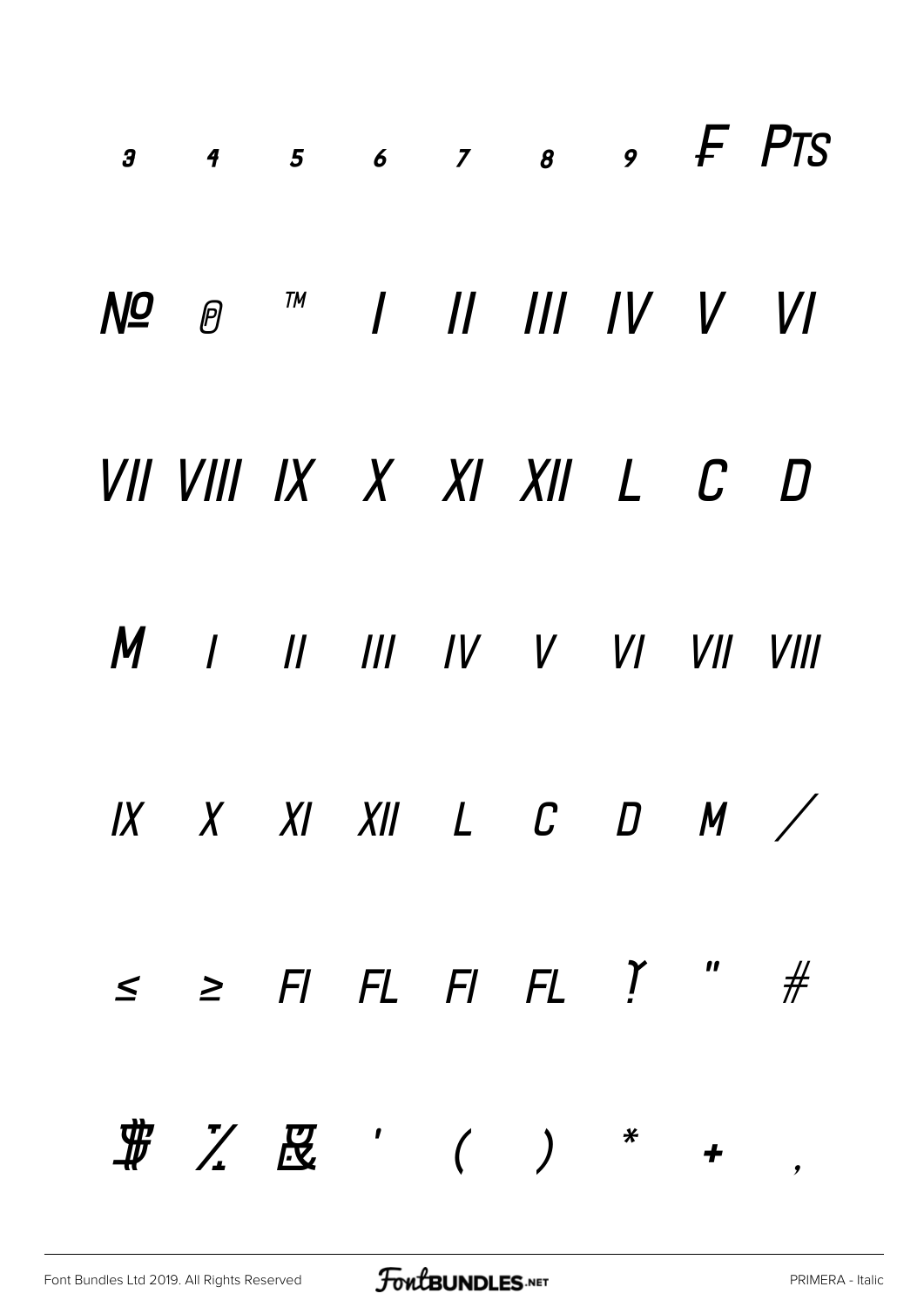|  |  | - , / $\overline{D}$ $\overline{1}$ $\overline{2}$ $\overline{3}$ $\overline{4}$ $\overline{3}$ |  |  |
|--|--|-------------------------------------------------------------------------------------------------|--|--|
|  |  | $5755: < -20$                                                                                   |  |  |
|  |  |                                                                                                 |  |  |
|  |  | <b>点 文 矛 名 上 ヴ 丏 戹 孕</b>                                                                        |  |  |
|  |  | <b>皮 灵 亨 〒 鱼 V ※ 叉 9</b>                                                                        |  |  |
|  |  |                                                                                                 |  |  |
|  |  | 早日長房蛋景をする                                                                                       |  |  |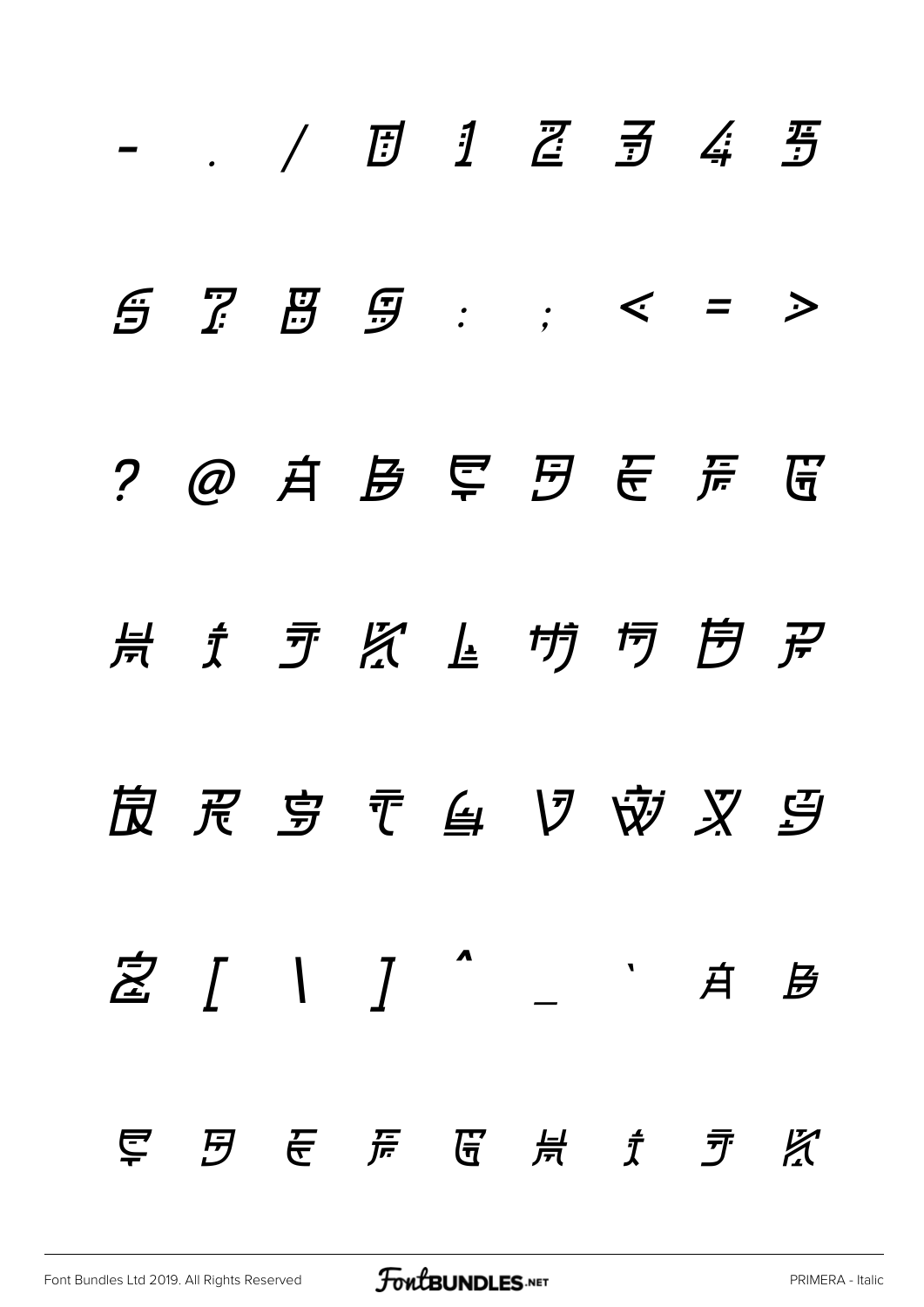## *l m n o p q r s t*  $\n 4\n$  *V* <br> *w x* <br> *y* <br> *y* <br> *y* <br> *y* <br> *y* <br> *y* <br> *y* <br> *y* <br> *y* <br> *z* <br> *(* / <br> *~*

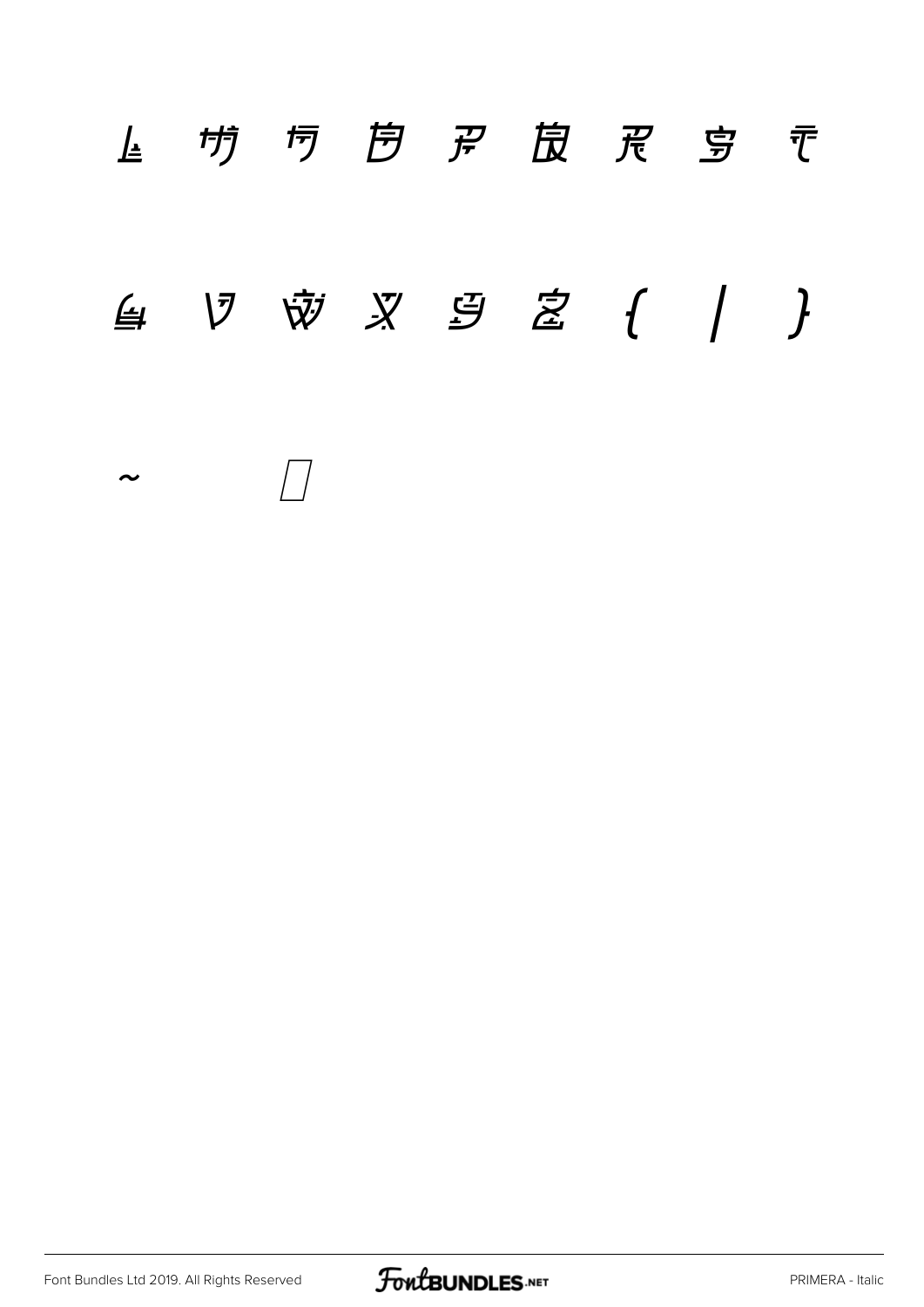### PRIMERA - Regular

**Uppercase Characters** 

## ABCDEFGHIJKLMNOPQRSTUV WXYZ

Lowercase Characters

## ABCDEFGHIJKLMNOPORSTUVWXY  $\overline{Z}$

**Numbers** 

## 0123456789

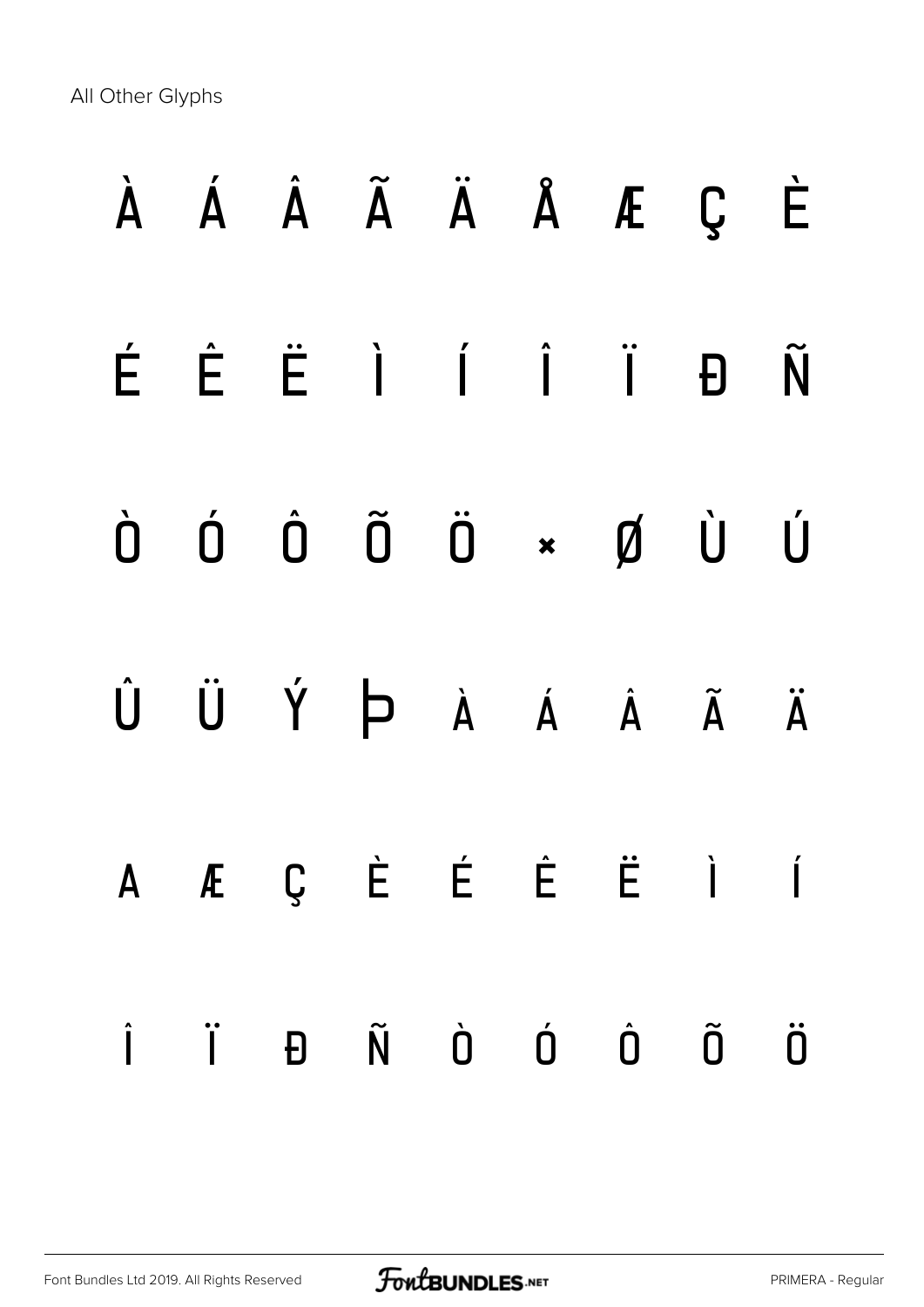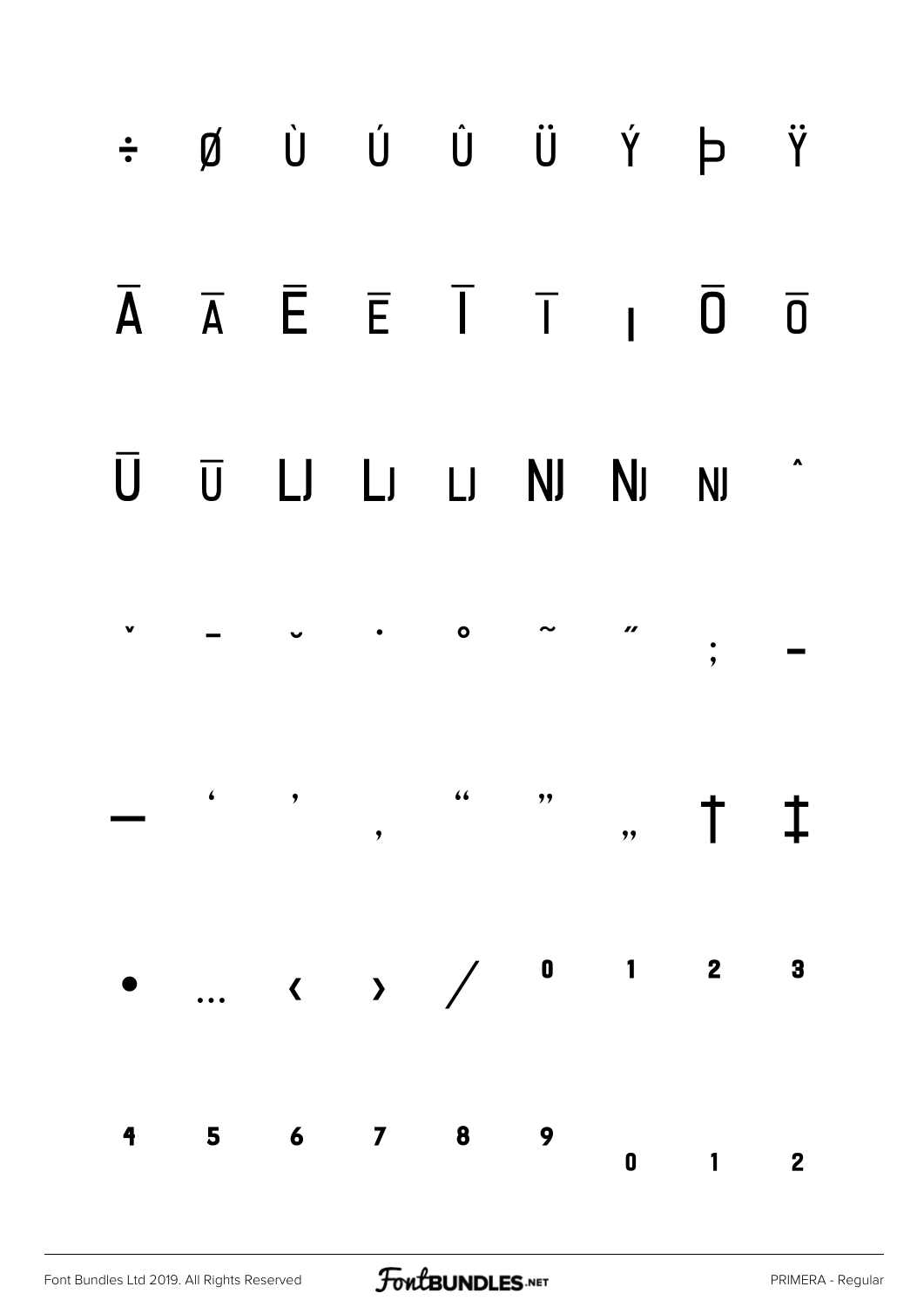| 3 4 5 6 7 8 9 F PTS                       |  |  |  |  |
|-------------------------------------------|--|--|--|--|
| Nº ® ™ I II III IV V VI                   |  |  |  |  |
| VII VIII IX X XI XII L C D                |  |  |  |  |
| M I II III IV V VI VII VIII               |  |  |  |  |
| IX X XI XII L C D M /                     |  |  |  |  |
| $\leq$ $\geq$ FI FL FI FL $\check{1}$ " # |  |  |  |  |
|                                           |  |  |  |  |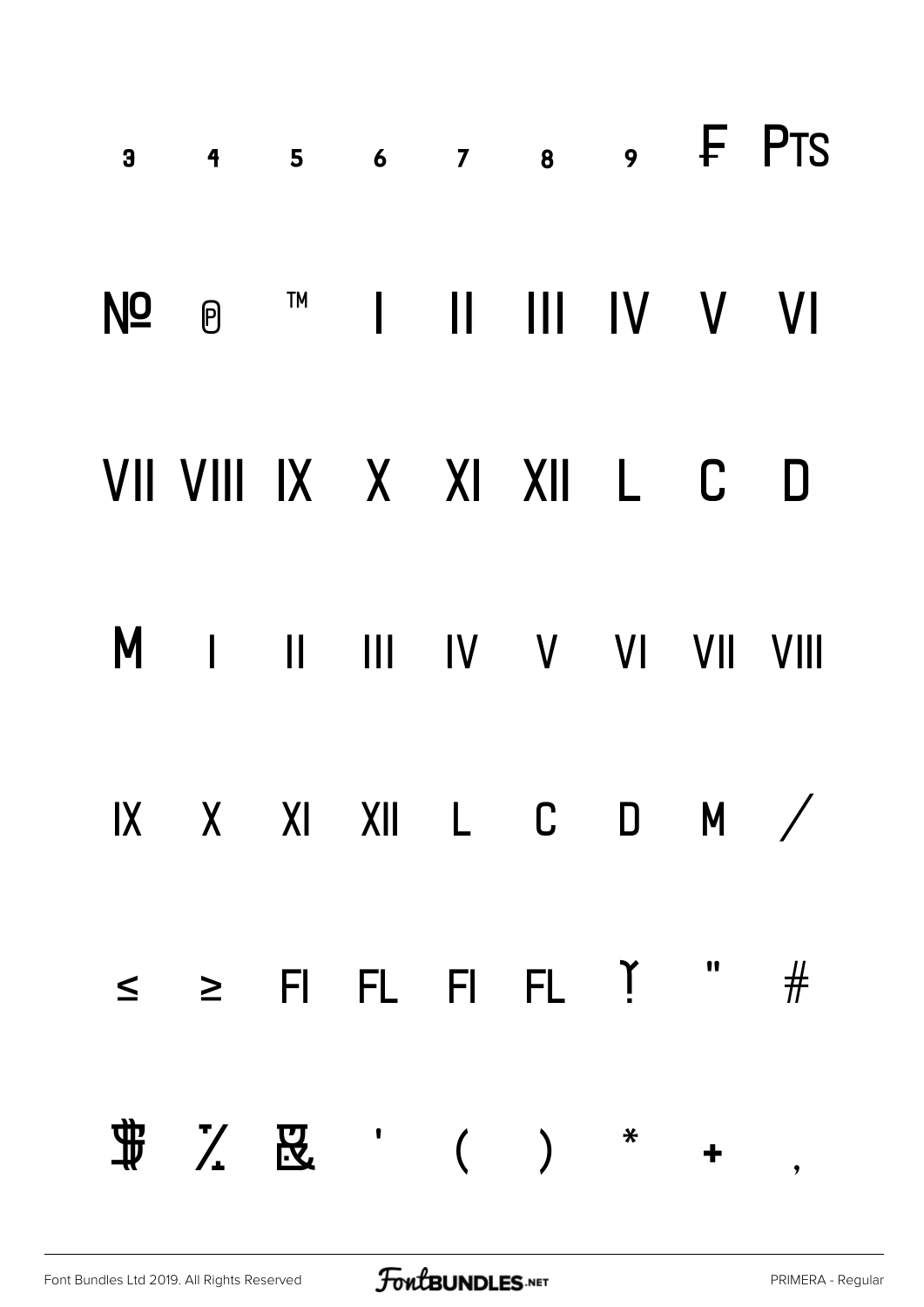|     |  |  | $67.59:75 = 5$               |  |   |
|-----|--|--|------------------------------|--|---|
|     |  |  | ? @ 真 是 晕 囝 長 芹 區            |  |   |
|     |  |  |                              |  |   |
|     |  |  | <b>良 民 亨 〒 自 V ※ 又 9</b>     |  |   |
|     |  |  | 之 [ \ ] ^ _ ` A B            |  |   |
| ごとる |  |  | [5] (15) 后, [6] (16) 片, 方, 方 |  | 区 |